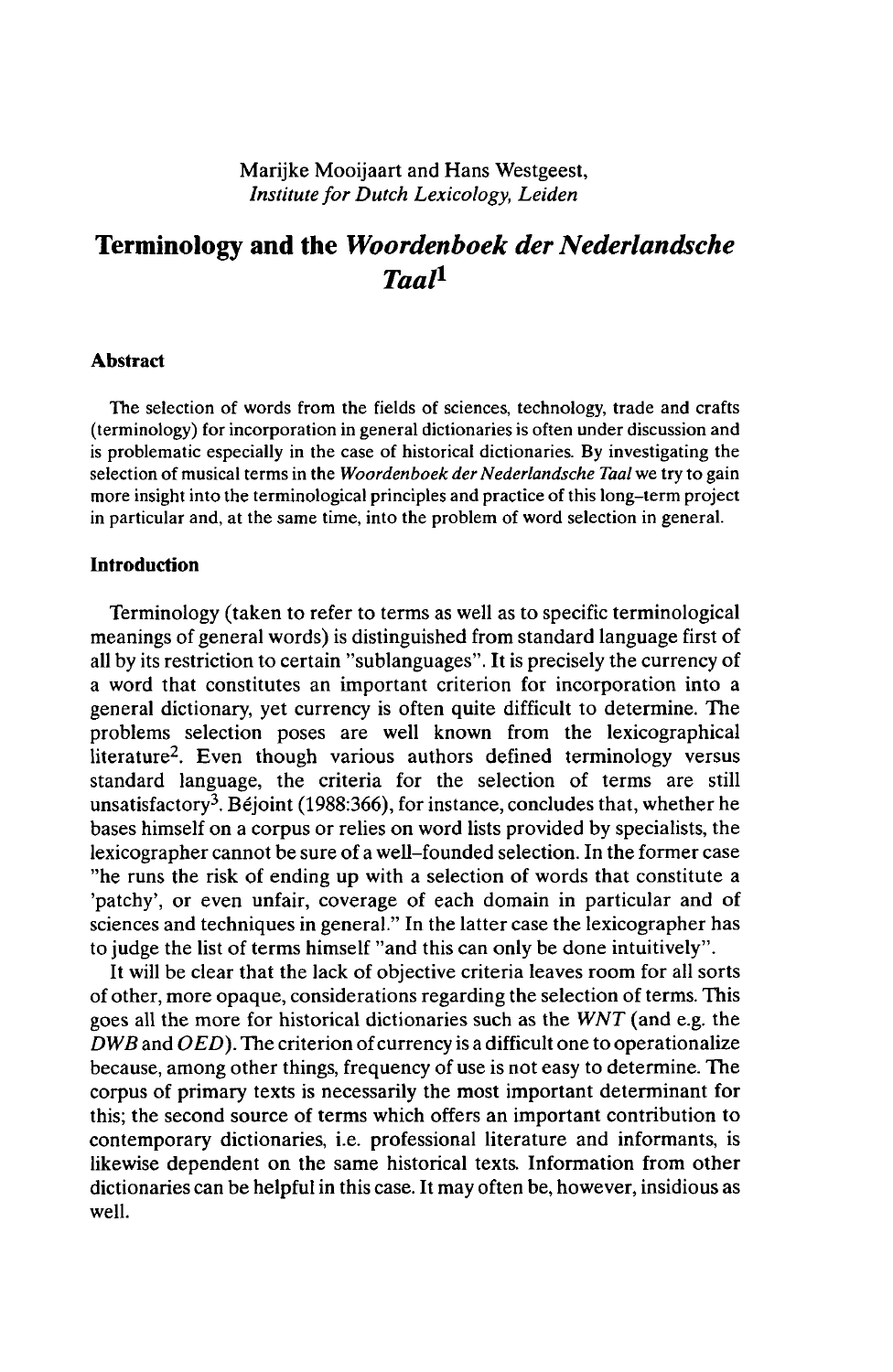We examined how the compilers of our voluminous historical academic dictionary used their sources to select and describe terms. Other important aspects such as defining and labelling will only be discussed indirectly. We have used the fact that it is almost 150 years since work on the *WNT*began and the fact that because of this the dictionary does not form a unity, to our advantage: the change of the corpus over time (see 3.1) has enabled us to gain more insight into the relation between the corpus available at a certain moment (specialized as well as other texts) and the lexicographic output. More importantly however, the differences in working methods and views of the successive editors (see for their purposes a survey in 2. $)$ <sup>4</sup>, offer us an idea of how the issue ofselection was dealt with in the lexicographical practice of the past. Apart from the criterion of general currency, other criteria such as cultural-historical or language-political interest come up. We hope that the result, summarized in 3.2, offers a close look at the methods of the *WNT*, and will form a contribution to the historiography of this project. At the same time we try to answer the question of whether a long-standing lexicographical practice can teach us something about problems and possibilities of future lexicographical projects.

Our choice of musical terminology, one of the domains to which M. de Vries wanted to pay full attention from the beginning (De Vries 1856:32), is not necessarily more representative than some other field, mainly because of the dependence on specialist literature available at any given moment in time. It might well be true, furthermore, that the large proportion of foreign words in this terminology distinguishes it from traditional special languages like those of shipping or agriculture. The criteria of selection, however, will not be fundamentally different.

## **2. Purposes of the** *WNT* **with respect to terminology**

130 years of *WNT* fascicles<sup>5</sup> inevitably show ongoing developments and changes. A major factor, the constantly expanding corpus, will be dealt with in the next paragraph; first we shall report how the editors' views that changed over time were formulated. There are explicit accounts of the general principles and methods in the early period. Terminology as a separate category was mainly discussed as far as the compilation of the corpus and the selection-process were concerned<sup>6</sup>; the view on defining, labelling and selection of quotations as well as the actual use of the corpus available can only be inferred from the fascicles<sup>7</sup>. The question of whether the occurrence in certain works (e.g. literary) or any other characteristic was indicative of the general character of a term and, by corollary, of inclusion, has - as far as we can see - not been discussed explicitly. On the other hand, the importance of consultating specialists was regularly emphasized  $8$ .

According to the first statements of principles, great value was attached to so-called *kunstwoorden* ('terms') from all kinds of sciences, technology, trade and crafts. Matthias de Vries, founder of the *WNT,* in his *Ontwerp* (De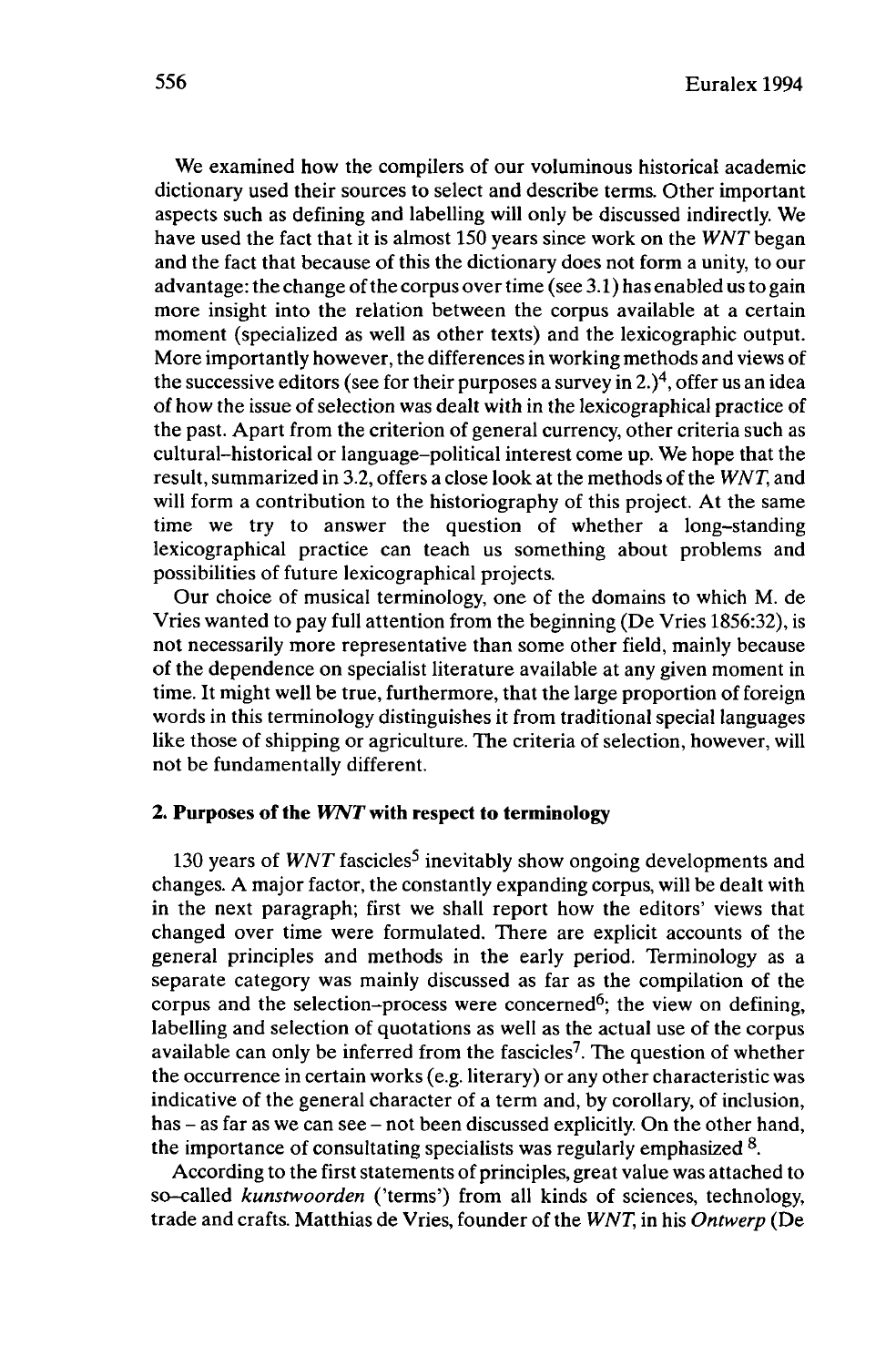Vries 1852:29-33) and later on in the *Inleiding* (De Vries 1882:xlvii) indicates the presence of old and unknown language material in some terms, and the metaphorical use of such language in figurative expressions. Apart from this linguistic interest, the practical utility of the *WNT* was what mattered: this would increase if the developing industries and techniques were able to find the appropriate terms in the dictionary. For that very reason a number of engineers was asked to collect the technical terms in their field, and their so-called engineer-notes are still part of the *WNT* corpus. Frequent categories such as totally obsolete words and words of merely a local or regional importance had to be excluded, however. In itsfirst period the *WNT* wanted to focus on contemporary Dutch. For the second and following generations of lexicographers, theory and practice on these two points were less restrictive. Especially drastic was De Vries' attitude towards foreign words: if they had not become fully established in common language - for this he drew up certain, mainly formal criteria<sup>9</sup> – they were not to be included. He felt that the creeping corruption of language caused by the use of large numbers of foreign words in science and technology had to be put to a stop. Normative statements ofthis kind are not to be found after the first editorial period, at least, not in so many words; the normative principles were not openly rejected, either.

A decision on a practical level with possible implications for the treatment of terms was made by the second generation: they opted for a more concise treatment of some words, for instance compounds *(WNT II<sup>2</sup> 1903:i). During* the following decades the principles were not changed fundamentally. Knuttel even concurred with the old principle by declaring that (as he states in *WNT* III<sup>2</sup> 1916:iii) not all foreign words and *bastaardwoorden* ('loan words') more or less established in our country would be included, but only those which, from the point of view of Dutch linguistics, either because of their form or because of the derivations and compounds that had come into being here, were of any interest.

A tremendous enlargement of the corpus took place from the forties to the seventies of this century, especially between 1966 and 1976, when it grew 25 percent. A rather liberal attitude towards foreign words developed and attention was being paid to derivations and compounds (even marginal ones). They were included as so-called *opnoemers* (keywords which are attached to the article ofthe simplex and are no independent entries). About these last categories it was more or less stated that words occurring in works that had once been accepted, had to be included as much as possible *{Canones* 1962:§ 28). At the same time, again according to the *Canones*  $(1962:§ 6)$ , the sheer bulk of specialized literature led to the rejection of many highly specialist terms, in particular those from medicine and sciences. The latest WW7period is mainly to be distinguished from the former by a restriction of the corpus (see 3.1). Even though editors after De Vries also mention the contributions of specialists, little is known about the consultations with these people.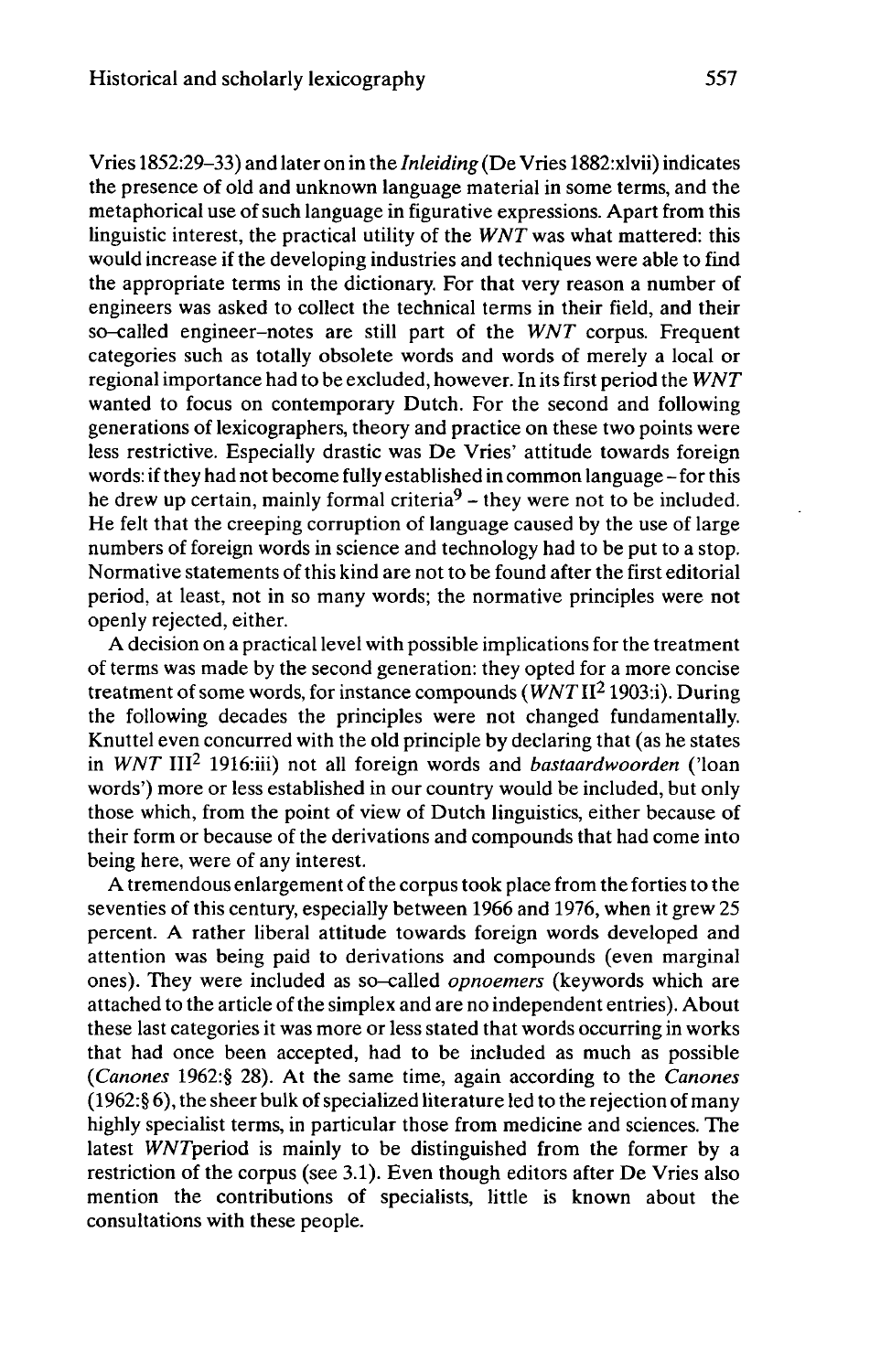# **3. Practice**

The use of the different sources for selection and editing terms by the successive WWTeditors were investigated in two ways. First of all we selected a number of volumes representing the different editorial periods and had a close look at the occurrence of musical terms and musical-technical meanings of general words. The other approach was made possible by two inventory lists: one a list of musical terms which we compiled from 16th- to 18th-century works on music<sup>10</sup>, the other a list of terms from a widely used 19th-century musical lexicon. By checking these we could determine which ofthe available terms had been selected in the *WNT,* and, once selected, how they had been edited<sup>11</sup>. Before discussing the results  $(3.2)$ , we shall discuss the corpus.

### **3.1 Corpus**

The *WNT* started on the basis of a corpus of about one thousand works. When editing started, the corpus was not closed; it was enlarged regularly by both older texts and new publications. In the beginning the editors relied upon two specialized works for musical terms, both from the second half of the 19th century (see under 3.2). The addition of works in the field of music went on, in the middle ofthis century even by the dozens at one go. This went on until 1976, when the so-called 1921-caesura was agreed upon: as from that year, no works postdating 1921 were dealt with  $12$ . This resulted not only in an enormous reduction, but also in a more balanced structure of the corpus. At the beginning of the period the *WNT* covers, a shift took place, too. Already in the first editorial period the original *terminus a quo* had been moved back from 1637 to 1580. Around the turn of the century another change was made: now the year 1500 was chosen as a starting  $point^{13}$ . With respect to musical language, however, this did not immediately result in the addition of early works as the two text books with a passage on the art of singing had been dated end of the 16th century, and were first mentioned in the lists of sources of 1890 (Valcoogh 1591) and 1920 *(T'samensprekingen* 1567). Furthermore, the list of 1893 mentioned two 17th-century works, namely by Ban and Huygens. The *Bronnenlijst* of 1953 and of 1966 (additions to the list of works published in 1943) mention 33 works on music, but as is evident from the issues published at that time, dozens of other sources were consulted, too. Among those were sources for the 16th-18th century, with, however, contemporary works dominating. Not only the increasing number of works on music is of interest: many terms owe their inclusion to their occurrence in educational, literary or administrative texts (e.g. editions of statutes or edicts), in (general) encyclopaedias and dictionaries, newspapers and many other types of texts.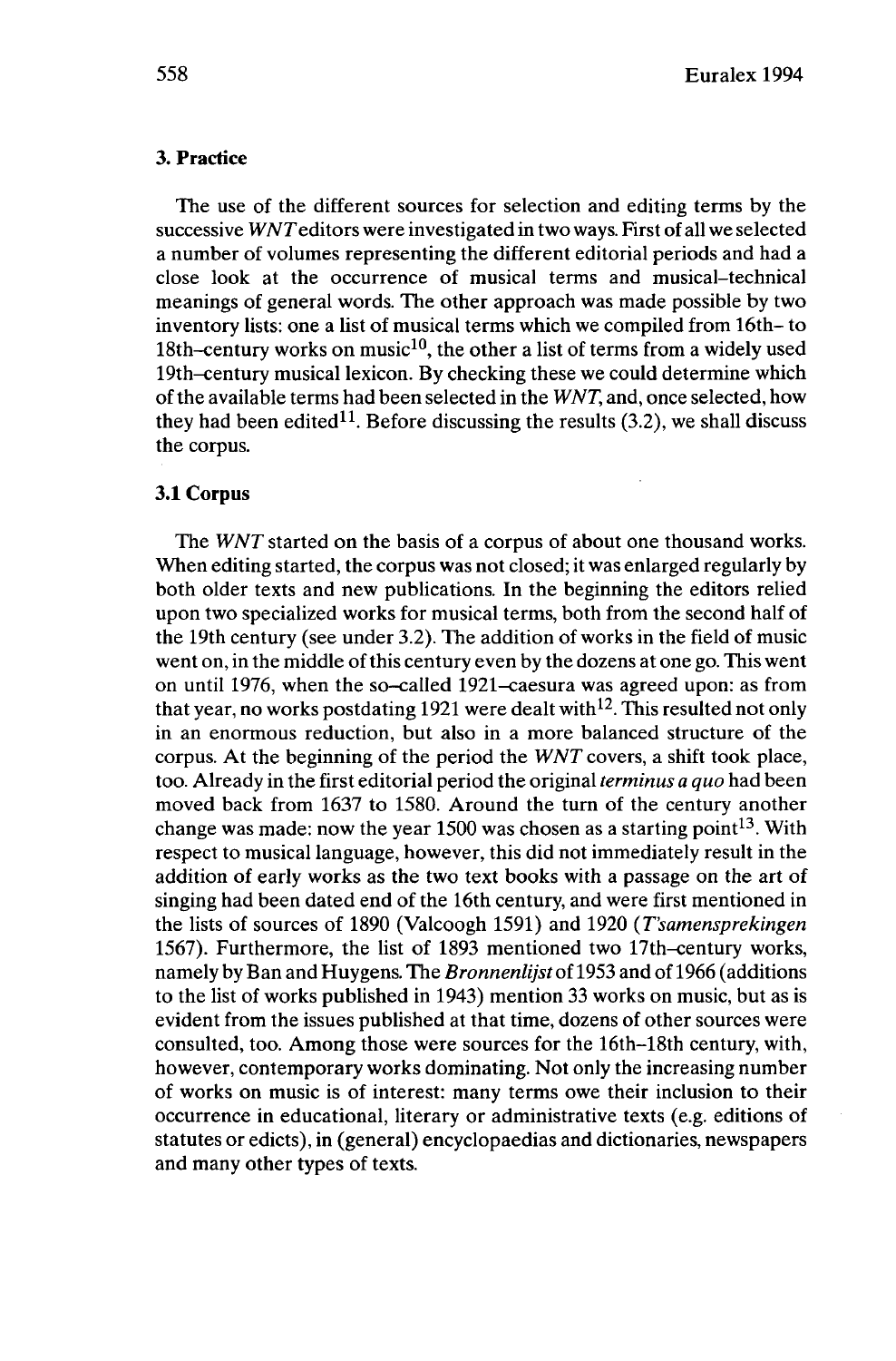# **3.2 Selection**

The attention the first editors paid to contemporary Dutch (see 2) appears clearly from the selected musical terms as well as from the accompanying illustrative quotations. It is clear that only words well established in our language were to be selected, like: *(een toets) aanslaan, akkoord, altsleutel, g* (tone), *obligaat, octaaf.* In the absence ofsufficiently illustrative quotations in the corpus, the editors would often use so-called *poëmen:* sentences without acknowledgement of the source, invented by the editor himself on the basis of his own linguistic usage (or possibly that of others). Often, these contained idiomatic phrases. After the primacy of contemporary language was abandoned, this type of illustration is found less and less.

Not only words used in common language were selected, but also terms restricted to use by specialists, like *aanzetbuis, achtste, (een toon) afstooten.* These were often labelled as specialist words: *in de toonkunst, kunstterm in de muziek* etc. The first editors did not merely focus on existing words. At times their normative, puristic attitude emerged, like in *aanmonding* ('the way in which a wind instrument is put to the mouth'). It says in this article: "The word is not common, but designed by Beets as a translation of the French *embouchure";* the only quotation is from Beets' *Camera Obscura.*

The initial preference for literary language appears from the quotations from 19th- and 17th-century literary authors (like Van Lennep, Beets, Ten Kate; Vondel, Hooft). These were given in addition to the *poëmen,* albeit in small numbers. But terms could also come in by the literary back door. A striking example is the musical vocabulary of the 17th-century priest and musicologist Joan Albert Ban, who, by means of his correspondence with Hooft (included in the edition of Hooft's letters) saw a fair part of his highly idiosyncratic terms immortalized in the *WNT.* Probably the puristic character of *onklank,snipsel* and *stemsprong* lent a helping hand. Specialized sources as such remained in the background. Not only as a source for words but also for their definitions<sup>14</sup> an abstract of the *Nieuw beknopt en volledig muziekaal woordenboek* (...) by K. v. M. (Amsterdam, 1855) was used<sup>15</sup> , though without acknowledgement on the spot.

Among musical terms there are many that are of foreign origin. The reluctant attitude of the first board of editors towards such words was probably one of the reasons why only part of the terms that are supposed to have been common in that period were included in the first volumes. Words like *a, as, ais, andante, allegro, allemande, offertorium, octet are* examples of words which certainly were found in the *Muziekaal Woordenboek,* but were nevertheless not included in the *WNT.*

We find a more generous choice of terms from the second generation of lexicographers who changed the *WNT* into a historical-descriptive dictionary. Slowly a more liberal attitude towardsforeign words won ground. See for example purely Italian-looking terms like *mezzo-piano, piu-piano* and poco-piano s.v. piano (II). A small number of musical works were added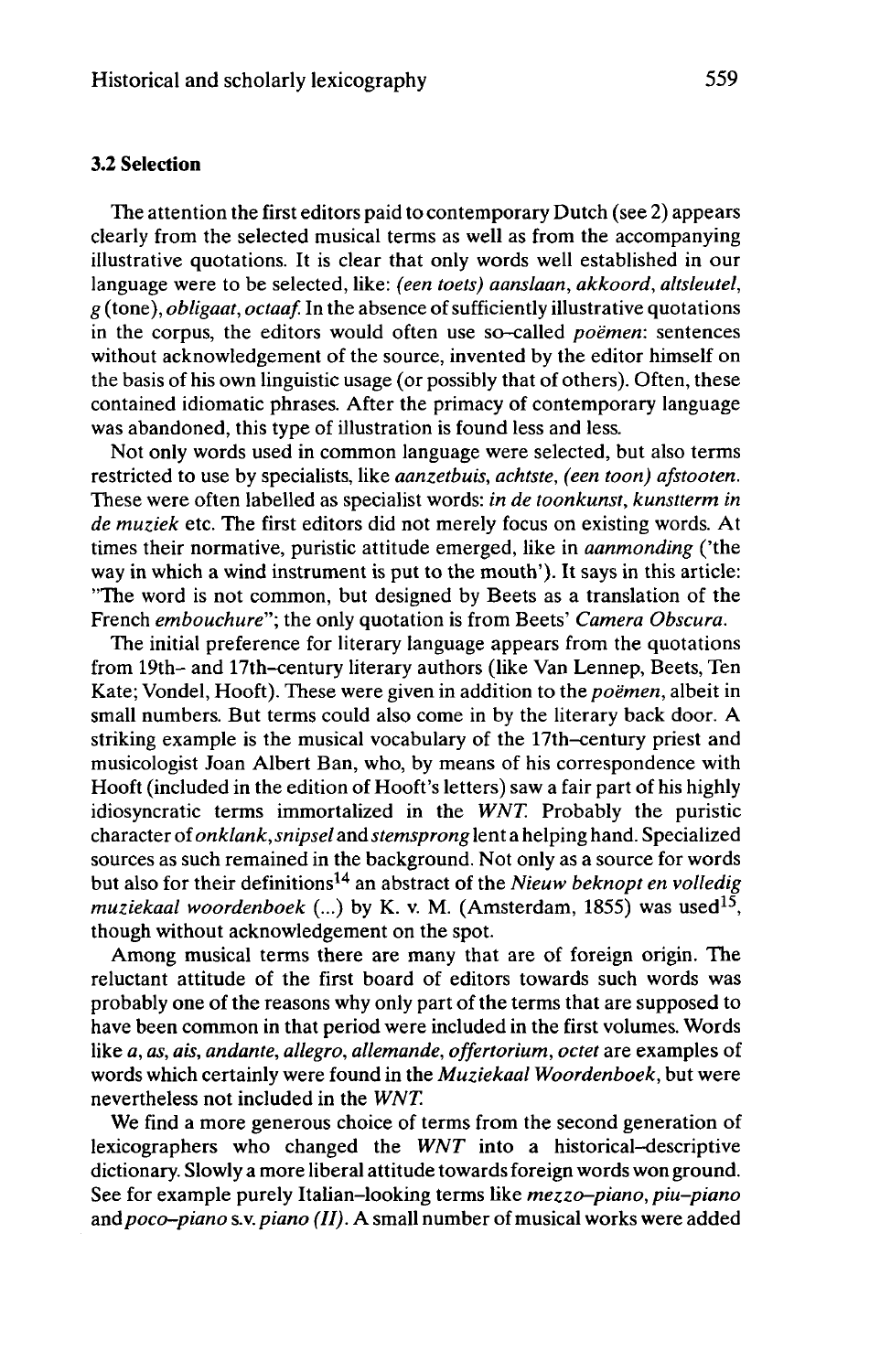to the corpus: the *Lexicon der Toonkunst* by H. Viotta, published in 1881-1885 in three volumes, and the *Muzijkaal Kunstwoordenboek* by J. Verschuere Reynvaan (1795)<sup>16</sup>. These works remained of great importance for the *WNTas* far as musical terminology is concerned, the more so because many older terms *(contrapunt, mi* etc.) were included in the *WNT*through these works.

Selection of totally obsolete words was not dependent any longer on their relevance to contemporary language, so that words like *claret* (a musical instrument) and *eenkelen* 'to add ornaments into playing or singing' (found no later than in the 16th, resp. 17th century) were also included. Fourth generation lexicographers selected yet more comparable words. Many terms were still being illustrated with literary quotations, but other sources were quoted as well.

The fact that the second generation paid more attention to non-literary works, appears from the quotations from general and dialectical dictionaries (by Kiliaan, Plantijn, Halma, Marin, Tuerlinckx, Molema and others) and from works on specific subjects or domains within that of music (like the *Volledige Beschrijving van alle konsten, ambachten, handwerken, fabrieken, trafieken, derzelver werkhuizen, gereedschappen, enz.* (1788-1820), volumes 19-21: *De Orgelmaker).*

As appears from the quotations, the selection of a number of terms such as *hommel, mazurka, manuaal, mixtuur* and *pianino* took place only on the basis of a specialist work. This is, however, mainly the case with terms which are attached to the simplex entry as a derivation or a compound, terms which are included within an article as a specialist meaning or as a part of a phrase, or terms which could follow a general word as a homonym entry. It seems as if the barrier for selection was less strong for these words, or, discussed in more favourable terms, they were supposed to add a meaningful extra to the common, simplex word.

Let there was also a tendency to take into consideration the currency of a word in the general language. Terms that were very much specific technical ones were paid little or no attention to. In the entry *maxime* 'principle, maxim', for instance, no information is given other than that this word, found in Kiliaan's dictionary, is a musical term that is now obsolete. *Majeur* "a word borrowed from French, which is nowadays a very common musical term", is only explained as meaning 'stokregel' (a literary term) and was illustrated with a quotation from a 16th-century literary text (see also, for instance, *pianissimo s.v. piano (II)*). Analysis of the definitions of musical terms will no doubt show that there is a big difference between the *WNT*articles as far as the amount of encyclopaedic information given is concerned. At first sight it is clear that from the second generation onwards much of this type of information is given in a number of articles; see e.g. *de zang breken* (s.v. *breken), opera, pianoforte.*

Apart from explicitly formulated principles and a tradition, fixed (and developed) by practice, big differences could exist between the methods of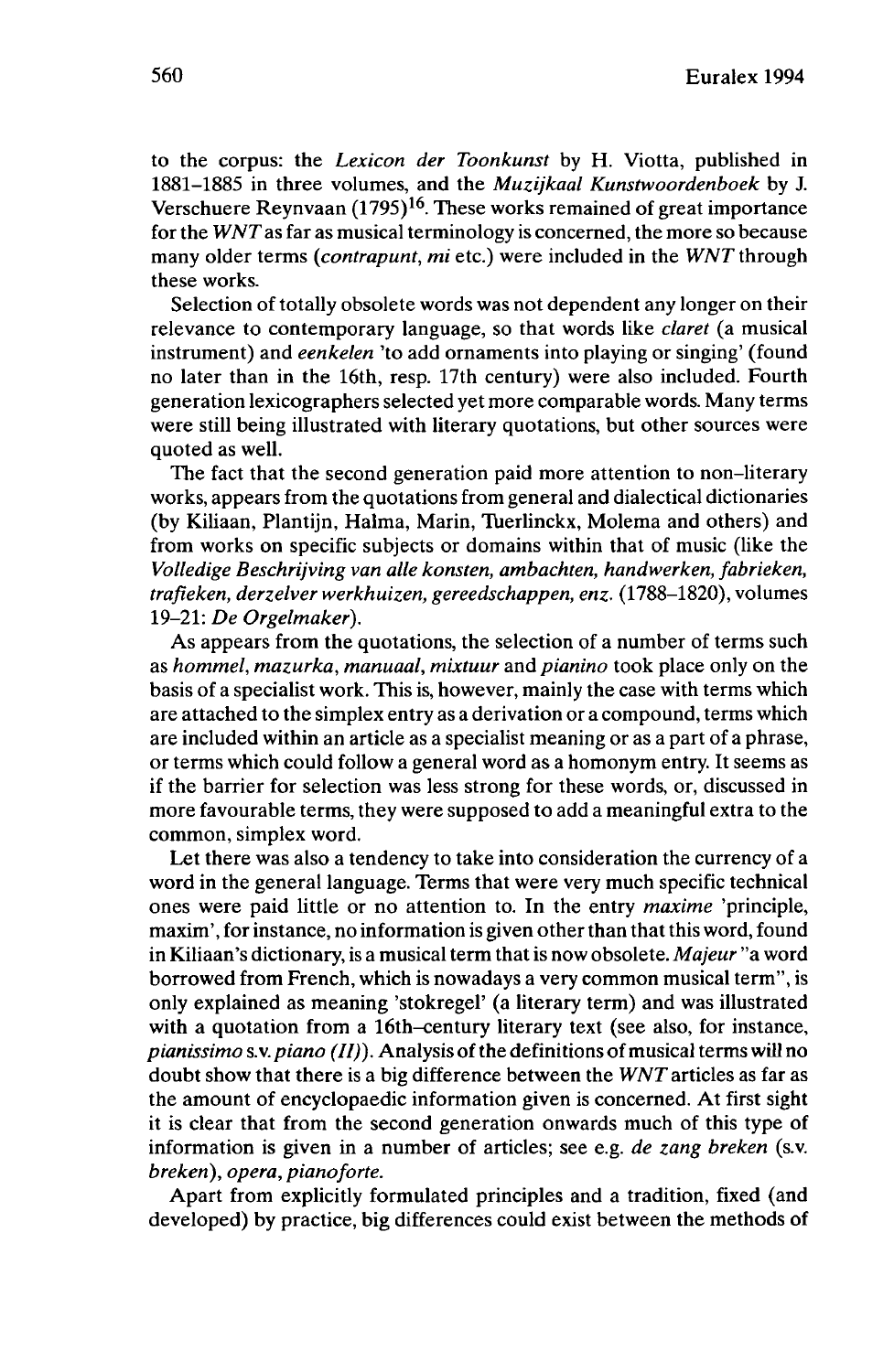individual editors. Above we have pointed out that for the C-F-volume (which included many a foreign word) Knüttel, in agreement with the first editors, selected only a small amount of terms, in spite of the more liberal practice of his fellow editors. As had been the case in the beginning, most of the quotations were taken from literary sources *(cimbaal, compositie, courante, snik (I), sopraari).* Some of his definitions show that specialized works or informants were not consulted at all (though the first editors used to do so). Sometimes he even tried to deduce the meaning of a musical term from a literary (metaphorical) quotation of the word (see *fuga).*

As was mentioned before (3.1), from the forties onwards a considerable addition to the corpus took place. Many specialized works were added, also in the field of music. In the articles a large amount of quotations from occasional sources can be observed as well. As a result ofthe introduction of the 1921-caesura the predominance of contemporary literature disappeared, so that the diffusion of the different types of works over the period from 1500 onwards is much more balanced (see e.g. the articles *aria* (Suppl.), *toon* with compounds, versus *zakpijp, zang).* Since the fourth generation a better judgement of the currency of words has become possible. It is clear, however, that this criterion has been implemented less strictly, and less current terms have seldom been rejected. Comparison with the (random) word list from Viotta shows in the first place an evident increase of the number of musical terms selected. Besides, judging from the number of entries at which only specialized musical works are being quoted, many more specific terms which hardly had any importance for the common language, have been included *{arithmetische verdeeling, harmonische additie (Suppl.)).* Furthermore, much more often than before, words of foreign origin are among them (for instance *accent,* 3), *agrément, aliquotpiano, -tonen, amusement, angelica, antithèse,* l,b, ), *applicatuur, regaal (II), tripel (II)).* As appears from a comparison with our list of musical terms from the 16th–18th century, this holds for older terms as well, including those from the 16th century. Among those are terms that denote antiquated objects *(viola, regaal (I), violine, virginaal (II)).* In this editorial period the addition of older specialized works on music and of archival texts played an important role. Not only these sources, but also the addition to the corpus of older general works such as dictionaries, encyclopaedias, contemporary specialized literature (see e.g. *proportion* 2,a, 3rd and 4th paragraph) and sources on more or less related subjects like acoustics added to the number of musical terms.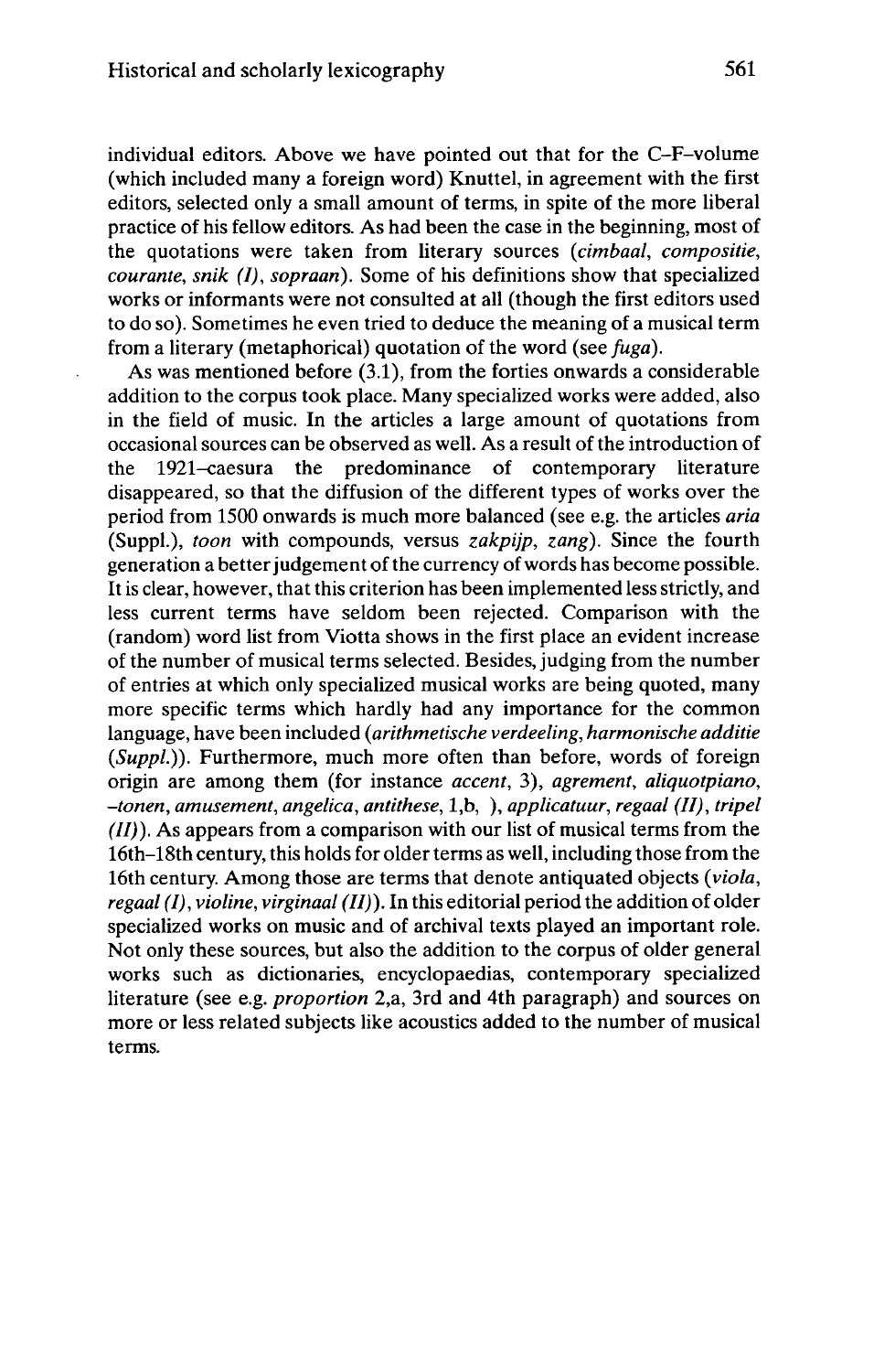# **4. Conclusion**

Departing from a list of musical words taken from works included in the *WNT* corpus, we concluded that different criteria for the selection of terms have been applied by the successive generations of *WNT* editors. We discovered linguistic or language-political criteria, especially where the foreign character of a term was under discussion. The semantic value of a term may have played a part in the inclusion of (historical) terms within an expression *(de bovenzang zingen),* in the inclusion of words with a specialized meaning within a general word *(haak)* or of a terminological compound attached to a general simplex *(orgelpunt).* The general cultural-historical interest which is served indirectly by a historical dictionary, is likely to have played a part, but is hardly to be considered to have been an independent criterion. Antiquated musical instruments like *kwene,pandoor* and *zink (II),* fascinating though they may be to the (music) historian, are known in the first place as words, and as such are always interesting enough to be included in the dictionary.

We observed that, particularly in the first three periods before the enlargement of the corpus in the middle of this century, many words occurring in all sorts of sources have not been included. From time to time one comes across the phenomenon of a series ofrelated words, either limited or not, of which one was selected and the other was not. If one leaves aside modifications of the corpus, this is partly to be explained by the early aversion towards foreign words, an aversion which later on disappeared (the note values *brevis, semibrevis, fusa* were not selected, *unca* was), and partly from evident differencesin currency *(violist* was selected, not so *blokfluitist).* Partly there seems to have been some arbitrariness in the selection, too: the arbitrariness of the corpus or of the editor's decision. Compare these examples: from the series of intervals *sext* and *septiem* are missing. As far as groups of singers or players go, from *duo* to *octet* only *trio* and *kwartet* were selected (though all of these were to be found quite easily in any musical encyclopaedia). The same goes for the tempo markings *andante* and *andantino (WNTSuppl.,* issue 1949), which were selected where in the same editorial period (1964) *vivace* is lacking.

Another reason that a fair amount of terms is wrongly missing and that the selection shows a rather big inconsistency, is that it is difficult to decide upon the general character of terms. It will be clear that neither the occurrence in one or a small number of literary sources<sup>17</sup>, nor the mentioning in one or more specialized sources or general encyclopaedias can give a definite answer about that. In the first period the editor had the opportunity to rely on his own knowledge of the common language, but even then he was strongly depending on his own interest and education in certain areas.

It proved to be hardly possible to formulate general, objective criteria with respect to the selection of terms on the basis of the practice of a big lexicographical project. In this respect the answer to the question we raised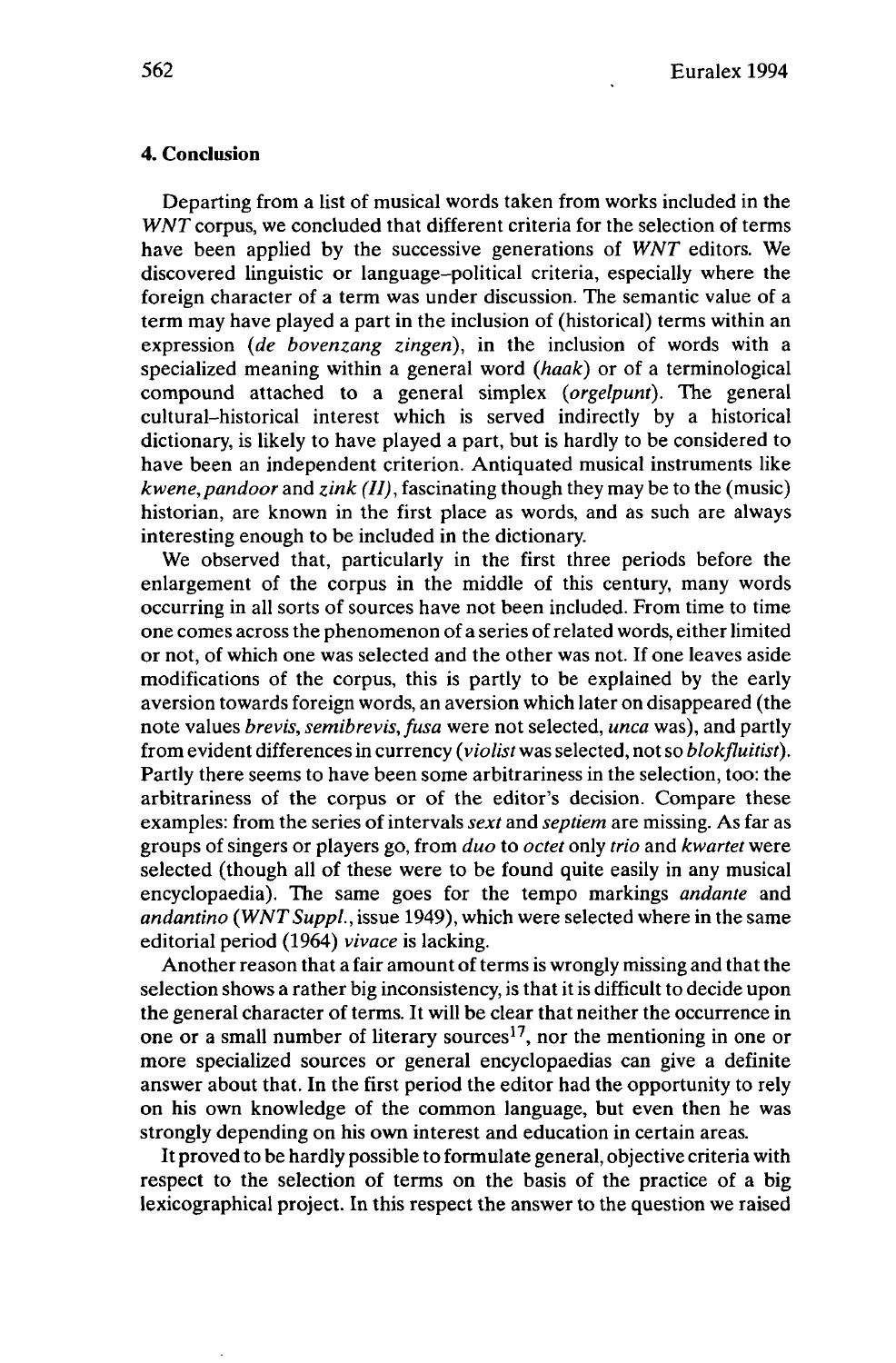in the first paragraph must be in the negative. But what becomes very clear indeed is the great importance of a corpus of which the size and variety guarantee that at least the most important terms can be found. Next to a sufficient number of general and literary sources, a balanced corpus of specialized texts should be available. In addition specialists are needed, both for the selection of the entries as well as for checking the definitions. The use ofspecialized literature together with a systematic treatment ofthe different domains (a possibility offered by electronic lexicography), can prevent the inconsistent edition of (series of) connected words within a domain<sup>18</sup>.

#### **Notes**

- 
- 1 WNT. Dictionary of the Dutch Language.<br>2 Of the publications dealing with this pro 2 Of the publications dealing with this problem we only mention some recent ones: Béjoint 1988, Kempcke 1989, Swanepoel 1989 and Verkuyl 1993.
- 3 For several scalings from different sources see e.g. Swanepoel 1989:12; Malige-Klappenbach:309; Kempcke 1989:843.
- Traditionally the period of editing of the WNT has been divided into 5 generations of editors. See e.g. Van Sterkenburg 1984:51-101.
- 5 The project started in 1851 ; the first fascicle was published in 1864.
- 6 De Vries 1852:29-33; De Vries 1854:19-23, 32^1; De Vries 1856:27-43; De Vries 1882:xlvi-xlviii; Canones 1962:§ 6.
- 7 For the successive lists of sources published from 1882 to 1966 see Van der Voort van der Kleij 1976:61-62.
- 8 Personal consultation of specialists needs further investigation. With respect to the field of music, one indication was found in the mentioning of a contribution by the organ builder K. Sybrandi in De Vries 1854:73.
- 9 The criteria are mentioned in De Vries 1952:38 and De Vries 1882:li. To be included as a Dutch word, it should have stress and pronounciation according to Dutch rules, form compounds and derivations with Dutch elements, or have a meaning different from the original word meaning. Though (partly) mentioned afterwards several times (WNT III<sup>2</sup> (1916):v; Canones 1962:§6), these criteria do not seem to have been applied very strictly.
- 10 These lists are based on the following works (for complete titles see the list of sources of the WNT): T'samenspr. [Antw., 1567], Valcoogh, Reg. d. Schoolm. (éd. de Planque) [1591], Stevin, Singkonst (enz.) [voor 1620]; Versch.-Reynv., Muz. Kunstwdb. [1795]; Lustig, Muzykk. [1751]; K. v. M., Muziekaal Woordenboek [1855]; Viotta, Lex. [1881-1885]; en: Christiaen van Varenbraken, Conste van musike oft vanden Sanghe (Gent, UB, hs.2141,f.95r-121r); Dit is een seer Schoon Boecxke [1568] (ed. Amsterdam:Frits Knuf 1973); J.A. Ban, Kort Sangh-Bericht (ed. Amsterdam:Frits Knuf 1969).
- <sup>11</sup> Compare Schiewe's investigation of the terminology in DWB (Schiewe 1991). Unlike this author we did not carry out a quantitative investigation.
- 12 For the treatment of terms within dialect sources after 1921 see Tempelaars 1991:147, footnote 17.
- 13 For these termini see Van Sterkenburg 1984:57-58.
- 14 Compare for instance the definitions of akkoord in the WNT and Muz. Wdb.:205; see also aanzetting, alt, altsleutel, altviool, octaaf2,b).
- 15 Mentioned in De Vries 1856:32.
- 16 See note 10.
- 17 The use of terminology in literary works does not necessarily imply familiarity of non-experts with these words. About the function of terminology in literature see Fluck 1976:172-4.
- 18 This does not mean that any word within those series has to be selected or edited in a similar way.